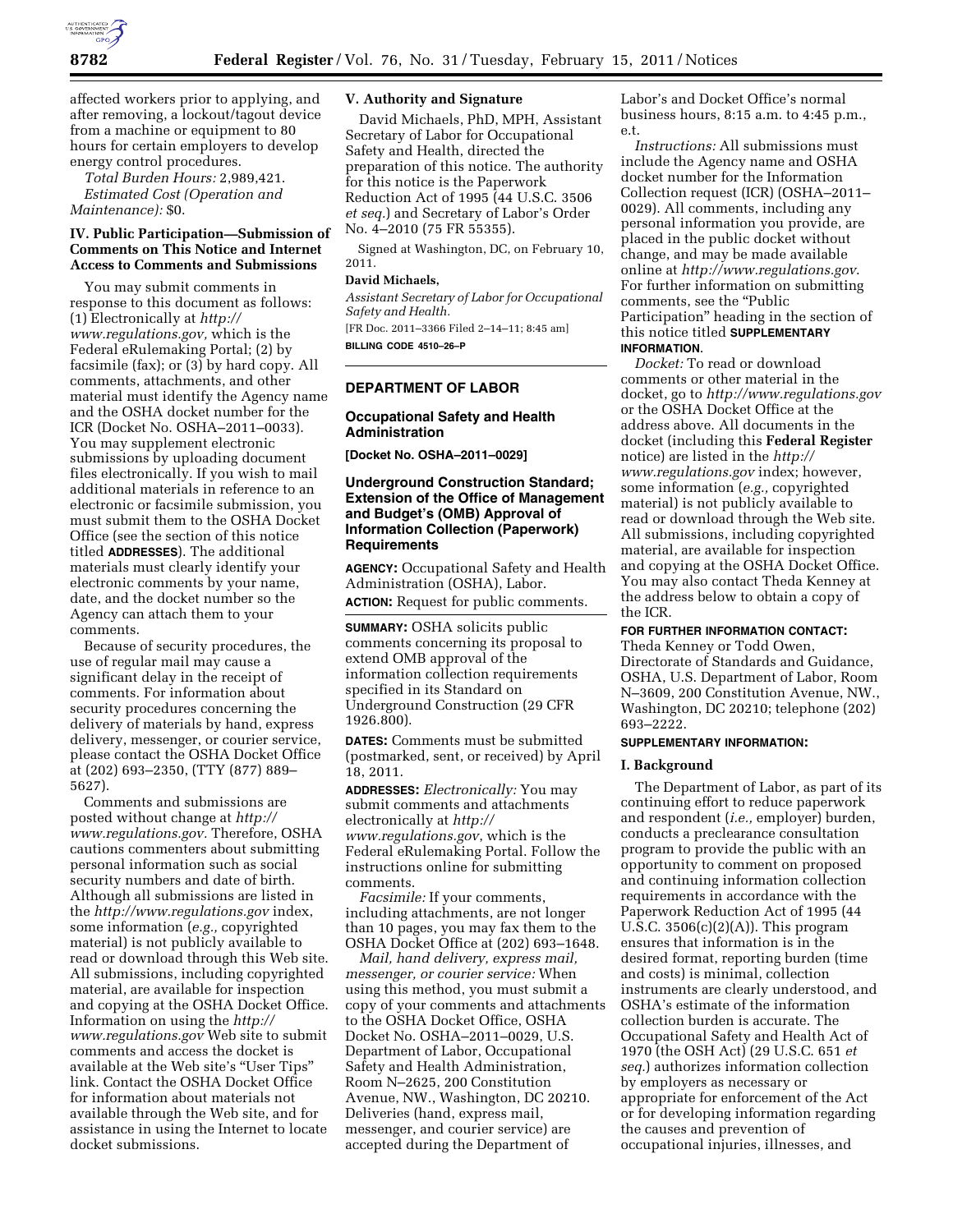accidents (29 U.S.C. 657). The OSH Act also requires that OSHA obtain such information with minimum burden upon employers, especially those operating small businesses, and to reduce to the maximum extent feasible unnecessary duplication of efforts in obtaining information (29 U.S.C. 657).

Seven paragraphs in the Underground Construction Standard (''the Standard''), 29 CFR 1926.800, require employers to post warning signs or notices during underground construction; these paragraphs are  $(b)(3)$ ,  $(i)(3)$ ,  $(j)(1)(vi)(A)$ ,  $(m)(2)(ii)$ ,  $(o)(2)$ ,  $(q)(11)$ , and  $(t)(1)(iv)(B)$ . The warning signs and notices required by these paragraphs enable employers to effectively alert employees to the presence of hazards or potential hazards at the job site, thereby preventing employee exposure to hazards or potential hazards associated with underground construction that could cause death or serious harm.

Paragraph (t)(3)(xxi) of the Standard requires employers to inspect and load test hoists when they install them, and at least annually thereafter; they must also inspect and load test a hoist after making any repairs or alterations to it that affect its structural integrity, and after tripping a safety device on the hoist. Employers must also prepare a certification record of each inspection and load test that includes specified information, and maintain the most recent certification record until they complete the construction project.

Establishing and maintaining a written record of the most recent inspection and load test alerts equipment mechanics to problems identified during the inspection. Prior to returning the equipment to service, employers can review the records to ensure that the mechanics performed the necessary repairs and maintenance. Accordingly, by using only equipment that is in safe working order, employers will prevent severe injury and death to the equipment operators and other employees who work near the equipment. In addition, these records provide the most efficient means for OSHA compliance officers to determine that an employer performed the required inspections and load tests, thereby assuring that the equipment is safe to operate.

Paragraph (j)(3) of the Standard mandates that employers develop records for air quality tests performed under paragraph (j), including air quality tests required by paragraphs  $(j)(1)(ii)(A)$  through  $(j)(1)(iii)(A)$ ,  $(j)(1)(iii)(B), (j)(1)(iii)(C), (j)(1)(iii)(D),$  $(j)(1)(iv)$ ,  $(j)(1)(v)(A)$ ,  $(j)(1)(v)(B)$ , and  $(j)(2)(i)$  through  $(j)(2)(v)$ . Paragraph  $(j)$ also requires that air quality records

include specified information, and that employers maintain the records until the underground construction project is complete; they must also make the records available to OSHA compliance officers on request.

Maintaining records of air quality tests allows employers to document atmospheric hazards, and to ascertain the effectiveness of controls (especially ventilation) and implement additional controls if necessary. Accordingly, these requirements prevent serious injury and death to employees who work on underground construction projects. In addition, these records provide an efficient means for employees to evaluate the accuracy and effectiveness of an employer's exposure reduction program, and for OSHA compliance officers to determine that employers performed the required tests and implemented appropriate controls.

### **II. Special Issues for Comment**

OSHA has a particular interest in comments on the following issues:

• Whether the proposed information collection requirements are necessary for the proper performance of the Agency's functions, including whether the information is useful;

• The accuracy of OSHA's estimate of the burden (time and costs) of the information collection requirements, including the validity of the methodology and assumptions used;

• The quality, utility, and clarity of the information collected; and

• Ways to minimize the burden on employers who must comply; for example, by using automated or other technological information collection and transmission techniques.

### **III. Proposed Actions**

OSHA is requesting that OMB extend its approval of the information collection requirements contained in the Standard on Underground Construction (29 CFR 1926.800). The Agency is requesting to retain its previous estimate of 57,949 burden hours.

*Type of Review:* Extension of a currently approved collection.

*Title:* Underground Construction Standard (29 CFR 1926.800).

*OMB Number:* 1218–0067.

*Affected Public:* Business or other forprofits; not-for profit institutions; Federal government; State, local or Tribal governments.

*Number of Respondents:* 323. *Frequency:* On occasion.

*Average Time per Response:* Varies from 30 seconds to read and record air quality test results to one hour to inspect, load test, and complete and maintain a certification record for a hoist.

*Estimated Total Burden Hours:*  57,949.

*Estimated Cost (Operation and Maintenance):* \$117,000.

## **IV. Public Participation—Submission of Comments on This Notice and Internet Access to Comments and Submissions**

You may submit comments in response to this document as follows: (1) Electronically at *[http://](http://www.regulations.gov)  [www.regulations.gov](http://www.regulations.gov)*, which is the Federal eRulemaking Portal; (2) by facsimile (fax); or (3) by hard copy. All comments, attachments, and other material must identify the Agency name and the OSHA docket number for the ICR (Docket No. OSHA–2011–0029). You may supplement electronic submissions by uploading document files electronically. If you wish to mail additional materials in reference to an electronic or facsimile submission, you must submit them to the OSHA Docket Office (see the section of this notice titled **ADDRESSES**). The additional materials must clearly identify your electronic comments by your name, date, and the docket number so the Agency can attach them to your comments.

Because of security procedures, the use of regular mail may cause a significant delay in the receipt of comments. For information about security procedures concerning the delivery of materials by hand, express delivery, messenger, or courier service, please contact the OSHA Docket Office at (202) 693–2350, (TTY (877) 889– 5627).

Comments and submissions are posted without change at *[http://](http://www.regulations.gov)  [www.regulations.gov.](http://www.regulations.gov)* Therefore, OSHA cautions commenters about submitting personal information such as social security numbers and date of birth. Although all submissions are listed in the *<http://www.regulations.gov>*index, some information (e.g., copyrighted material) is not publicly available to read or download through this website. All submissions, including copyrighted material, are available for inspection and copying at the OSHA Docket Office. Information on using the *[http://](http://www.regulations.gov) [www.regulations.gov](http://www.regulations.gov)* Web site to submit comments and access the docket is available at the Web site's ''User Tips'' link. Contact the OSHA Docket Office for information about materials not available through the Web site, and for assistance in using the Internet to locate docket submissions.

### **V. Authority and Signature**

David Michaels, Assistant Secretary of Labor for Occupational Safety and Health, directed the preparation of this